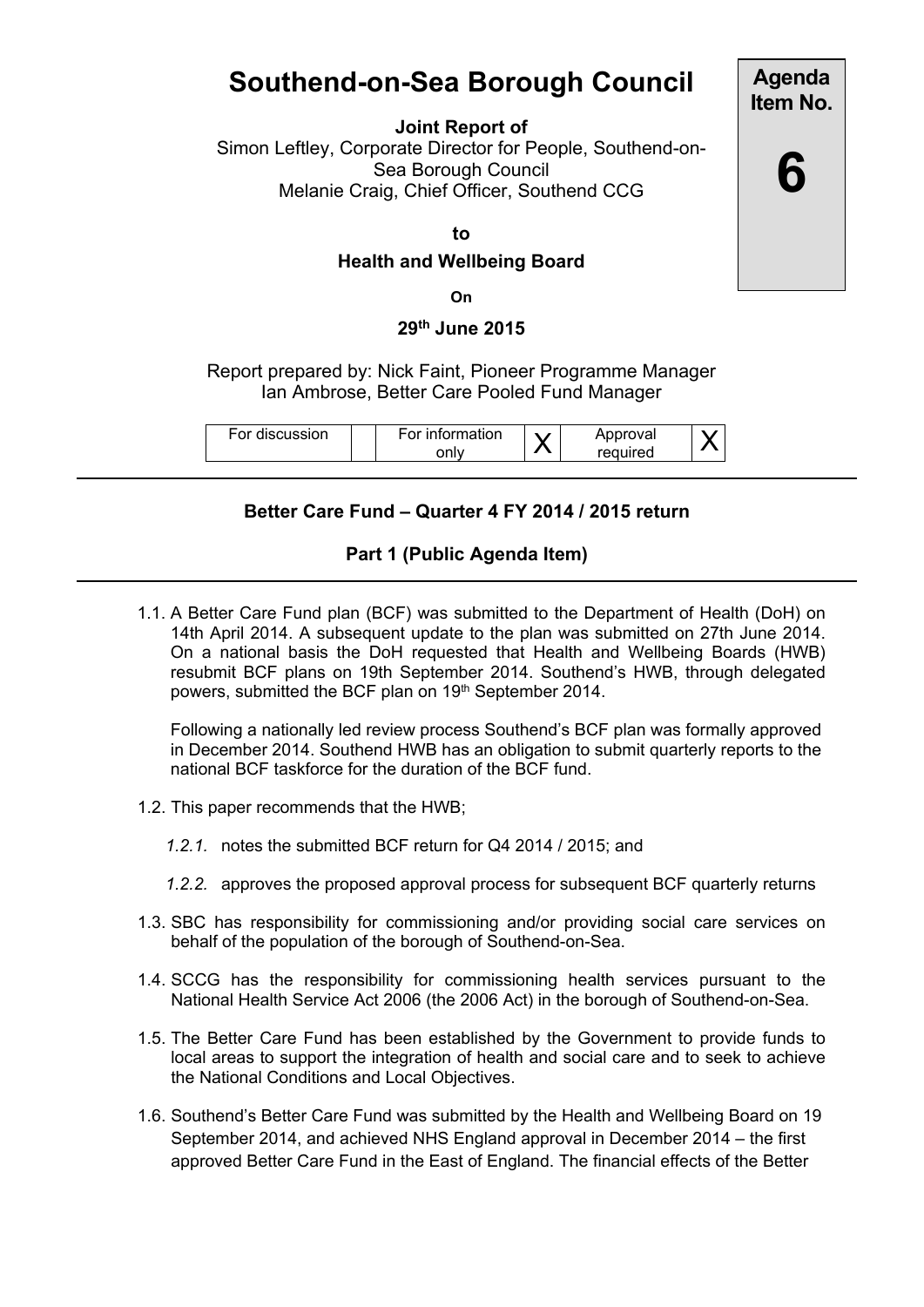Care Fund have been fully incorporated into both the 2015/16 Council budget and the CCG 15/16 operational plan.

- 1.7. It is a requirement of the Better Care Fund that the CCG and the Council establish a pooled fund.
- 1.8. Section 75 of the 2006 Act gives powers to local authorities and clinical commissioning groups to establish and maintain pooled funds out of which payment may be made towards expenditure incurred in the exercise of prescribed local authority functions and prescribed NHS functions, regardless of original source.
- 1.9. The purpose of the S75 Agreement is to set out the terms on which the Partners have agreed to collaborate and to establish a framework through which the Partners can secure the future position of health and social care services through lead or joint commissioning arrangements. It is also a means through which the Partners will pool funds and align budgets as agreed between the Partners.
- 1.10. On 31 March 2015 SBC and SCCG agreed and signed a Section 75 agreement specifically to create the Southend Better Care Fund for FY 2015 / 2016 and beyond.
- 1.11. Southend, through the Section 75 agreement, is required to submit quarterly returns to the BCF national taskforce which highlight performance of the Southend BCF against the 6 national conditions (please refer to section 3.11.3).
- 1.12. The BCF Quarterly reports are also intended to monitor progress towards achieving the targeted 3.5% reduction in non-elective admissions which will result in the release of the pay for performance element of the BCF fund noted in section 3.11.4.
- 1.13. The Better Care Fund
	- *1.13.1.* The national £3.8 billion Better Care Fund (BCF) was announced by the Government in the June 2013 Spending Round, to support transformation and integration of health and social care services to ensure local people receive better care. The BCF is a pooled budget of NHS and Local Authority monies that shifts resources into social care and community services for the benefit of the NHS and local government.
	- *1.13.2.* Following agreement by Ministers in June 2014, £1 billion of the NHS additional contribution to the BCF will now either be commissioned by the NHS on out of hospital services or be linked to a corresponding reduction in total emergency admissions. Protection of social care remains a top priority, and the revised plans must reflect this clear policy intention.
	- *1.13.3.* In general, the content of the plans are locally agreed, but there are some nationally mandated elements. These are the 6 national conditions and include:
		- Plans to be jointly agreed;
		- protection for social care services (not spending);
		- As part of agreed local plans, 7 day working in health and social care to support patients being discharged and prevent unnecessary admissions at weekends, aligned to;
		- better data sharing between health and social care, based on the NHS number ensure a joint approach to assessments and care planning;
		- ensure that, where funding is used for integrated packages of care, there will be an accountable professional;
		- agreement on the consequential impact of changes in the acute sector.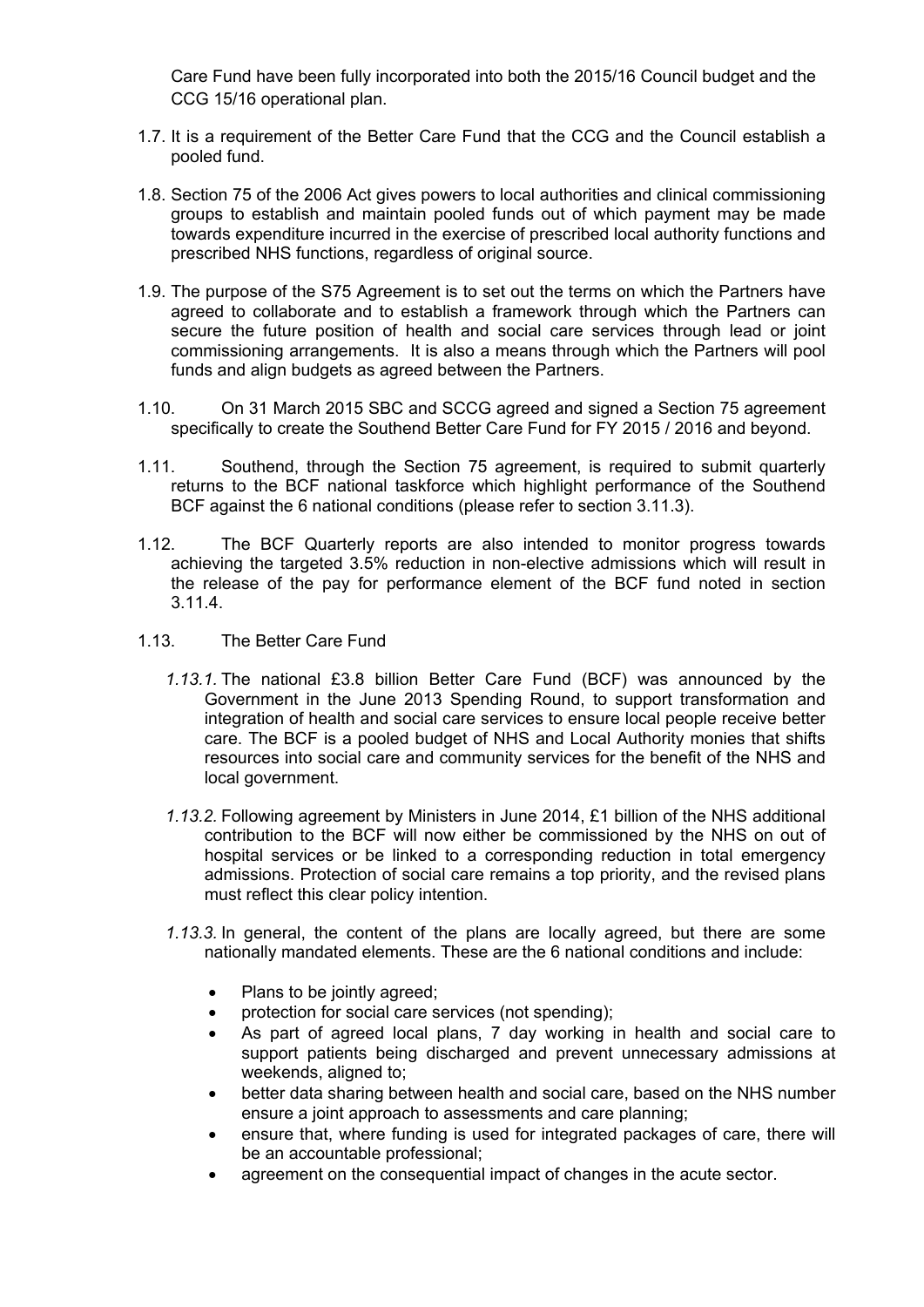- *1.13.4.* Locally in Southend, the Better Care Fund totals £12.772 million, of which £3.358 million has to be commissioned by the NHS on out of hospital services, of which £977,440 is subject to achieving the mandated target of 3.5% reduction in Total Emergency Admissions to Accident and Emergency. If that target is missed, all or part of the "pay for performance" element will be diverted away from the Better Care Fund pool to effectively pay for the "excess" A&E activity.
- *1.13.5.* In line with national requirements, the Southend Better Care Fund is financed by £1.153 million Council contribution and £11.619 million CCG contribution. As required, the Council's contribution consists of two existing capital grants, namely Disabled Facilities Grant and Social Care Grant. Similarly, apart from £3.777 million transferred from NHS England to Southend CCG, in lieu of the value of the 2014/15 NHS Transfer Grant to the Council now incorporated into the Better Care Fund, the CCG contribution comes from its existing resources.
- *1.13.6.* Appendix 1 sets out a summary of the Southend Better Care Fund schemes.
- 1.14. The Southend BCF Q4 2014 / 2015 return
	- *1.14.1.* The BCF national taskforce require HWBs to submit quarterly returns for the duration of the BCF. The template for Q4 2014 / 2015 requires HWBs to supply data relating to;
		- Whether the Disabled Facilities Grant has been pass-ported to the relevant local housing authority;
		- Whether a section 75 agreement is in place to pool BCF funding in accordance with the nationally approved BCF plan; and
		- Whether the six national BCF conditions are being met or are on track to be met through the delivery of the national approved BCF plan;
	- *1.14.2.* The Q4 2014 / 2015 reporting template also provides an ability to submit additional text and it is advised that this should be used to provide any information local areas feel is appropriate to support the return including explanation of any material variances against the plan and associated performance trajectory that was approved by NHS England.
	- *1.14.3.* Data not being collected in the Q4 2014 / 2015 return includes forecast and actual performance against the following metrics;
		- Actual non-elective admissions in to hospital (general & acute), all-age, per 100,000 population;
		- Permanent admissions of older people (aged 65 and over) to residential and nursing care homes;
		- Proportion of people with long term conditions who feel supported to manage their condition;
		- Proportion of older people (65 and over) who were still at home 91 days after discharge from hospital into reablement / rehabilitation services; and
		- Delayed transfers of care (delayed days) from hospital per 100,000 population (aged 18+).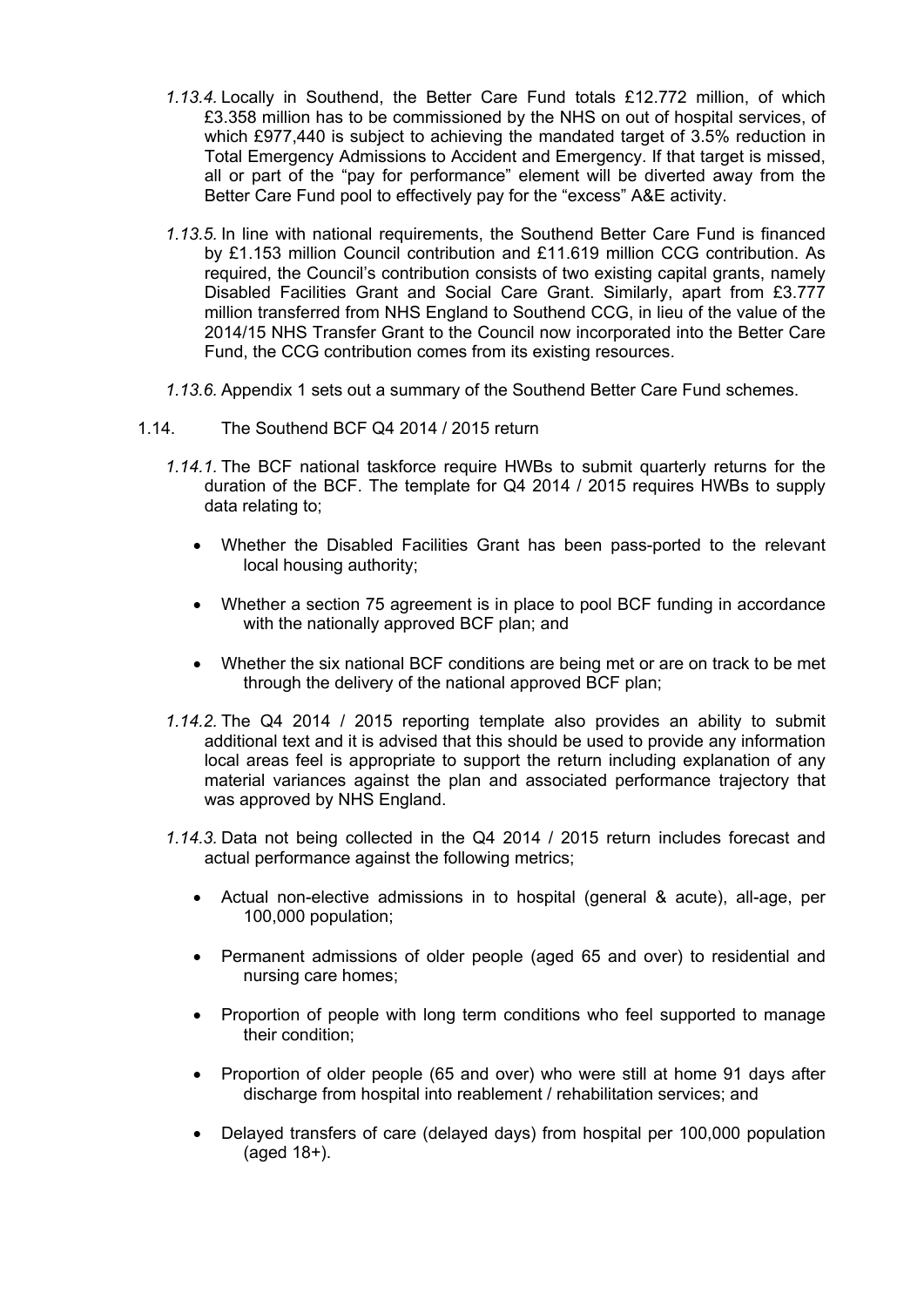- *1.14.4.* The data noted in section 3.10 will be collected through pre-existing data sources and may form part of future BCF quarterly reporting requirements.
- 1.14.5. The quarterly return was submitted on 29<sup>th</sup> May 2015 and signed off by the Chair and Vice Chair of Southend HWB. The return is at Appendix 2.
- 1.15. Future Southend BCF quarterly returns
	- *1.15.1.* Future BCF quarterly returns are required by the national BCF taskforce on the following dates;
		- 28<sup>th</sup> August 2015 regarding Q1 15/16
		- 27<sup>th</sup> November 2015 regarding Q2 15/16
		- 26<sup>th</sup> February 2016 regarding Q3 15/16
		- $\bullet$  27<sup>th</sup> May 2016 regarding Q4 15/16
	- *1.15.2.* To ensure that there is appropriate engagement and timely sign off for the BCF quarterly returns it is proposed that the following process is approved by HWB for the returns noted in Section 3.13;
		- The Joint Executive Group (JEG), immediately prior to the required return, consider and approve the drafted return;
		- Following JEG sign off the Chair and Vice Chair of HWB sign off the quarterly return;
		- The quarterly return is submitted by the required deadline; and
		- The quarterly report is presented to the next HWB by the BCF pooled fund manager
- 1.16. The establishment of the BCF plan is a core national requirement to enable local areas to deliver the Better Care Fund ambitions. The BCF plan will contribute to the majority of the HWB strategic ambitions. Specifically;
	- *1.16.1.* Ambition 5. Living Independently; through the promotion of prevention and engagement with residents, patients and staff the BCF will actively support individuals living independently.
	- *1.16.2.* Ambition 6. Active and healthy ageing; through engaging and integrating health and social services within the community the services will be aligned to assisting individuals to age healthily and actively; and
	- *1.16.3.* Ambition 9. Maximising opportunity; Overarching BCF; Southend is the drive to improve and integrate health and social services. Through initiatives within the BCF we will empower staff to personalize the integrated care individuals receive and residents to have a say in the care they receive.
- 1.17. The establishment of the BCF plan will support the delivery of HWB added value outcomes;
	- *1.17.1.* Increased personal responsibility / participation;
- 1.18. The BCF sets out joint Council and CCG expenditure for 2015 / 2016.